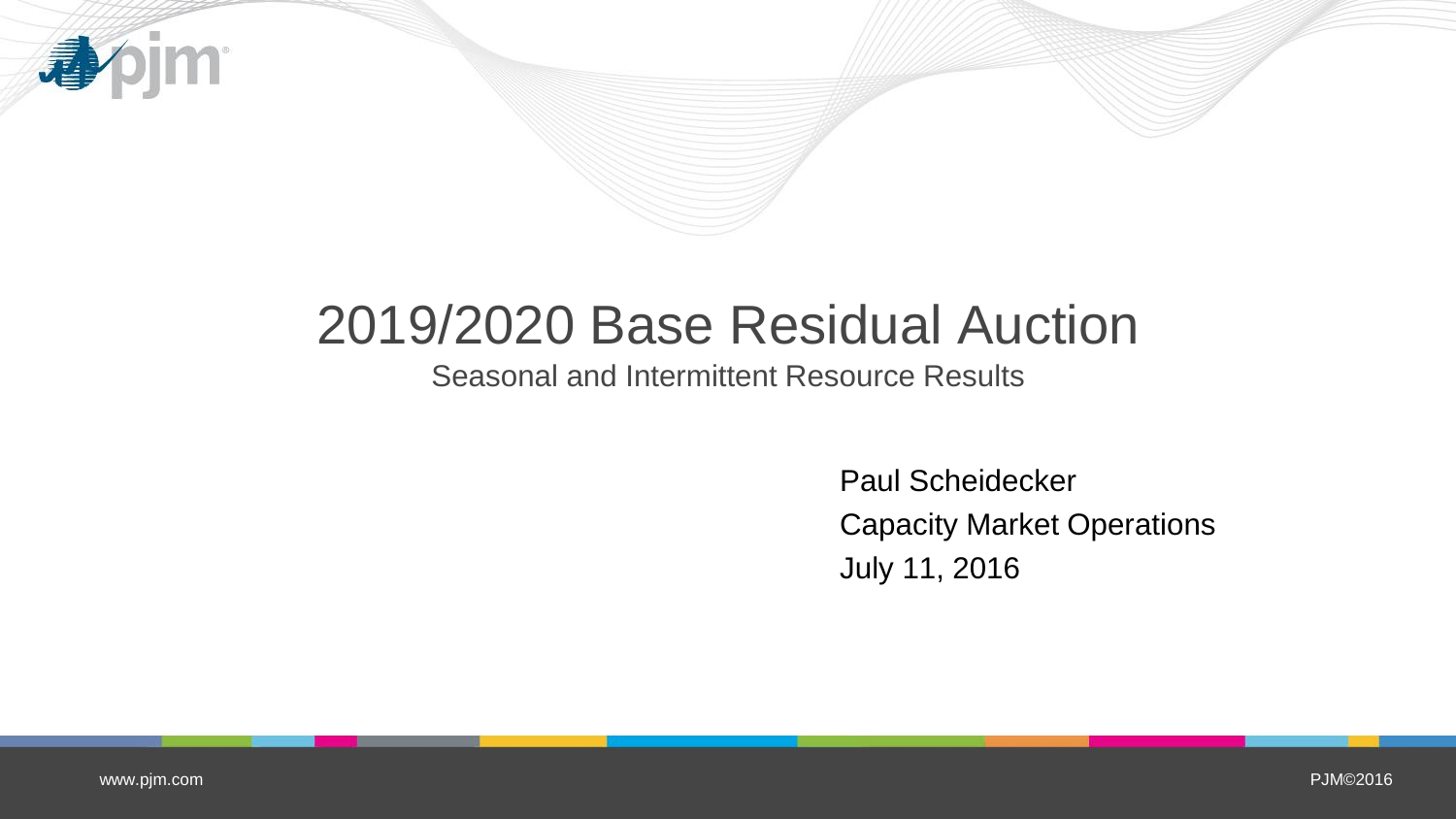

|                         |                | Wind                     |                          |  |  |  |
|-------------------------|----------------|--------------------------|--------------------------|--|--|--|
| <b>LDA</b>              | Zone           | <b>Offered MW (UCAP)</b> | <b>Cleared MW (UCAP)</b> |  |  |  |
| <b>MAAC</b>             | <b>PENELEC</b> | 126.3                    | 126.3                    |  |  |  |
| PPL                     | PPL            | 26.6                     | 24.5                     |  |  |  |
| <b>MAAC** Sub Total</b> |                | 152.9                    | 150.8                    |  |  |  |
| <b>RTO</b>              | <b>AEP</b>     | 233.0                    | 225.8                    |  |  |  |
| <b>RTO</b>              | <b>APS</b>     | 124.2                    | 121.1                    |  |  |  |
| <b>COMED</b>            | <b>COMED</b>   | 444.3                    | 444.3                    |  |  |  |
| <b>Grand Total</b>      |                | 981.4                    | 969.0                    |  |  |  |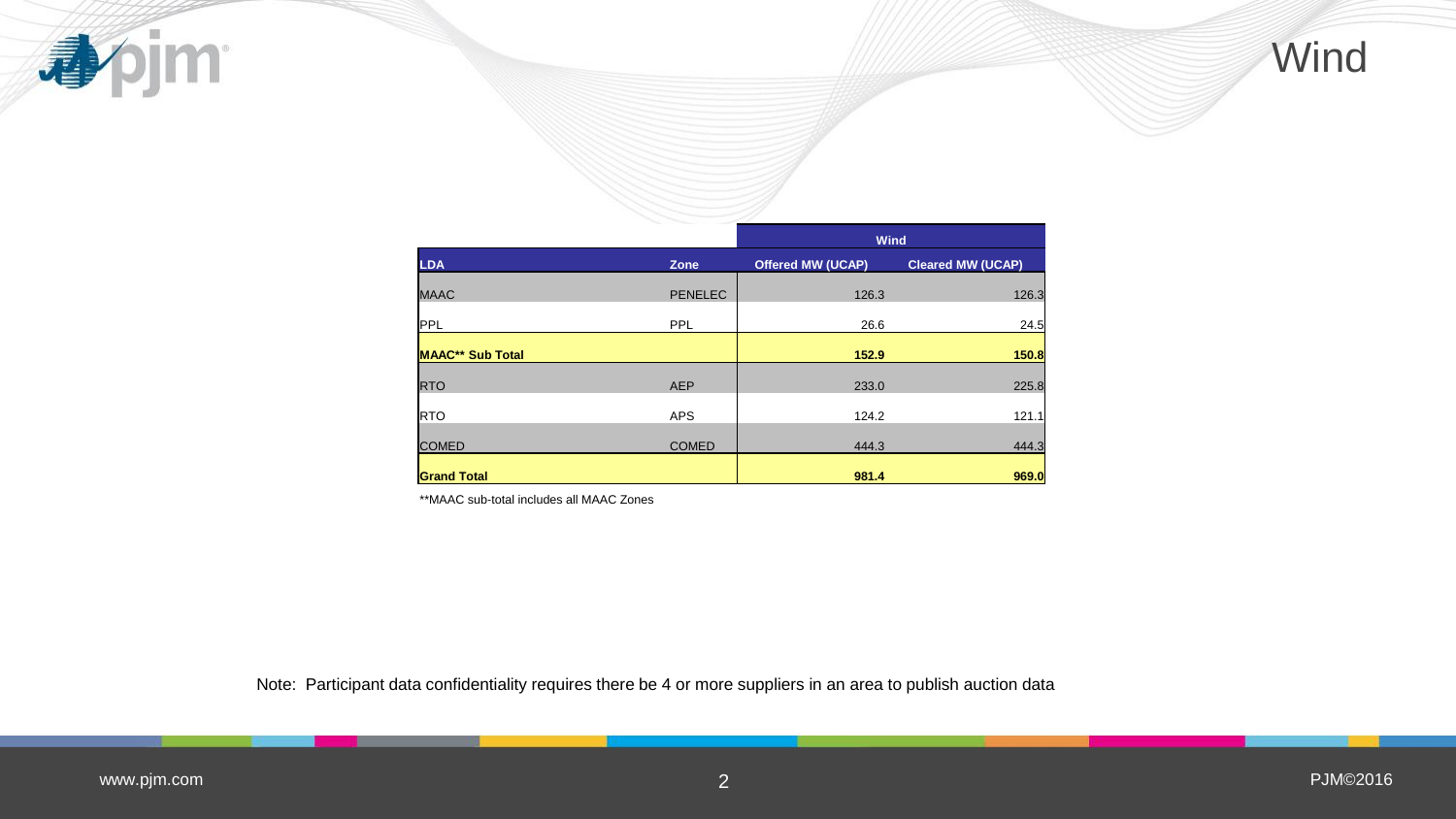

|                         |             | <b>Solar</b>             |                          |  |  |  |
|-------------------------|-------------|--------------------------|--------------------------|--|--|--|
| <b>LDA</b>              | Zone        | <b>Offered MW (UCAP)</b> | <b>Cleared MW (UCAP)</b> |  |  |  |
| <b>EMAAC</b>            | <b>AECO</b> | 15.4                     | 15.4                     |  |  |  |
| <b>IEMAAC</b>           | <b>JCPL</b> | 54.7                     | 54.7                     |  |  |  |
| <b>EMAAC Sub Total</b>  |             | 169.7                    | 169.7                    |  |  |  |
| <b>MAAC** Sub Total</b> |             | 175.4                    | 175.4                    |  |  |  |
| <b>RTO</b>              | <b>DOM</b>  | 142.8                    | 142.8                    |  |  |  |
| <b>Grand Total</b>      |             | 335.0                    | 335.0                    |  |  |  |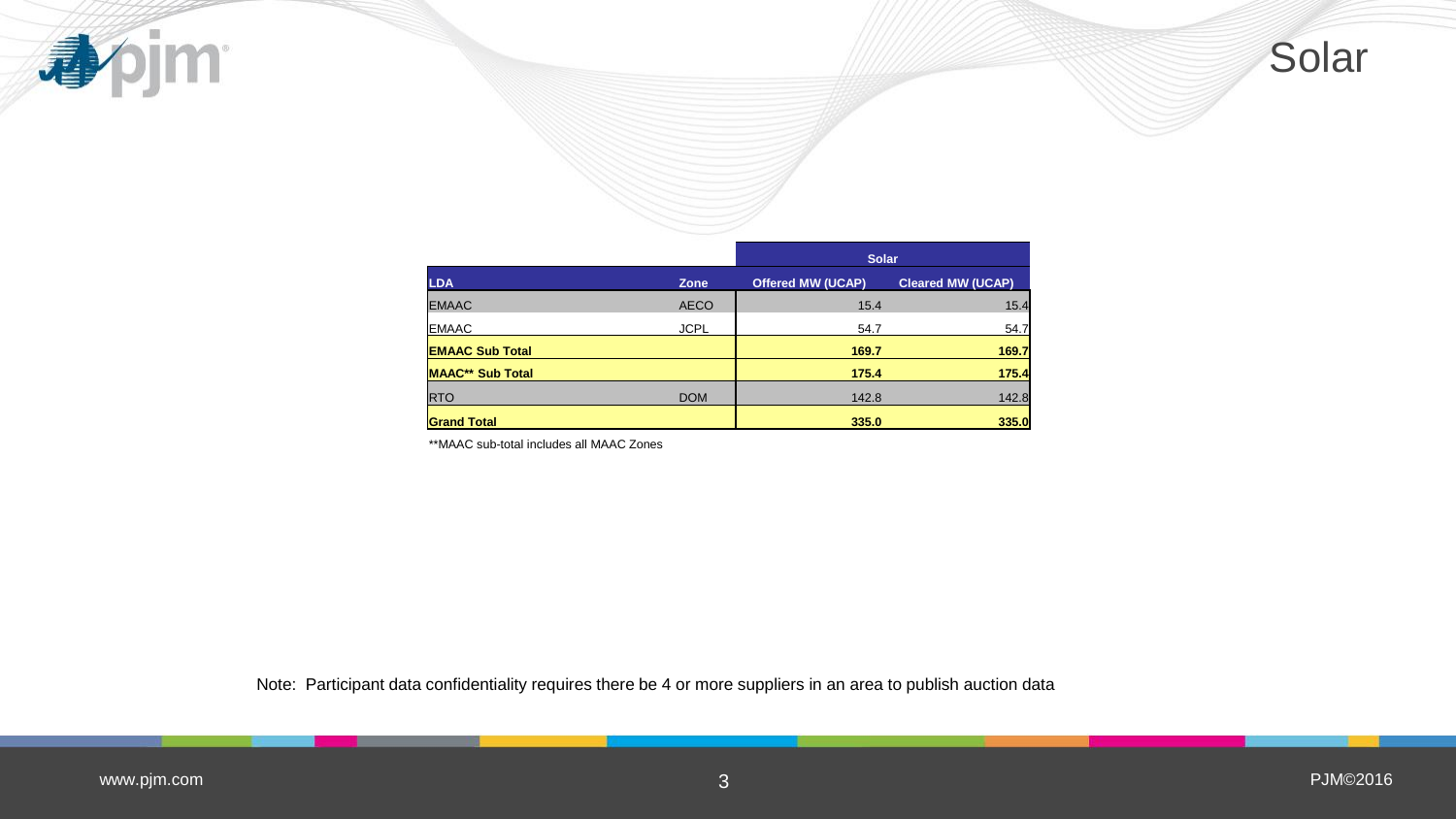

|                         |                | <b>DR</b> |                                     |  |  |
|-------------------------|----------------|-----------|-------------------------------------|--|--|
| <b>LDA</b>              | Zone           |           | Offered MW (UCAP) Cleared MW (UCAP) |  |  |
| <b>EMAAC</b>            | <b>AECO</b>    | 153.8     | 145.7                               |  |  |
| <b>EMAAC/DPL-S</b>      | <b>DPL</b>     | 397.9     | 371.6                               |  |  |
| <b>EMAAC</b>            | <b>JCPL</b>    | 231.2     | 200.8                               |  |  |
| <b>EMAAC</b>            | <b>PECO</b>    | 565.1     | 527.4                               |  |  |
| <b>PSEG/PS-N</b>        | <b>PSEG</b>    | 427.8     | 380.7                               |  |  |
| <b>EMAAC</b>            | <b>RECO</b>    | 10.3      | 10.3                                |  |  |
| <b>EMAAC Sub Total</b>  |                | 1,786.1   | 1,636.5                             |  |  |
| PEPCO                   | <b>PEPCO</b>   | 570.4     | 483.3                               |  |  |
| <b>BGE</b>              | <b>BGE</b>     | 729.3     | 256.4                               |  |  |
| <b>MAAC</b>             | <b>METED</b>   | 379.8     | 321.7                               |  |  |
| <b>MAAC</b>             | <b>PENELEC</b> | 392.0     | 339.4                               |  |  |
| PPL                     | <b>PPL</b>     | 815.6     | 739.8                               |  |  |
| <b>MAAC** Sub Total</b> |                | 4,673.2   | 3,777.1                             |  |  |
| <b>ATSI/ATSI-C</b>      | <b>ATSI</b>    | 978.0     | 897.6                               |  |  |
| <b>COMED</b>            | <b>COMED</b>   | 1,792.0   | 1,757.4                             |  |  |
| <b>Grand Total</b>      |                | 11,818.0  | 10,348.0                            |  |  |

Note: Participant data confidentiality requires there be 4 or more suppliers in an area to publish auction data

**pjm** 

小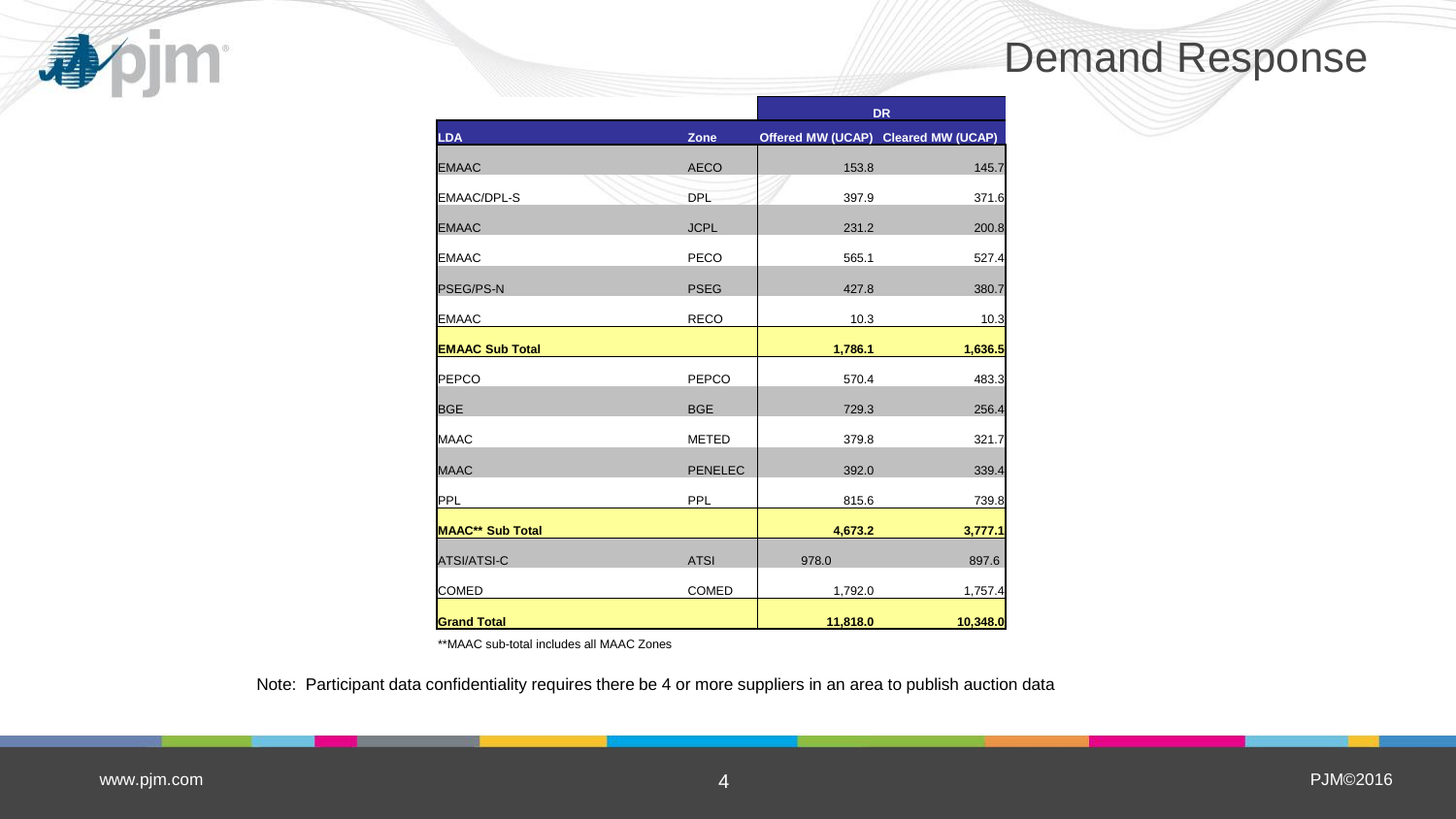

## Energy Efficiency

|                         |              | <b>EE</b>                |                          |  |
|-------------------------|--------------|--------------------------|--------------------------|--|
| <b>LDA</b>              | Zone         | <b>Offered MW (UCAP)</b> | <b>Cleared MW (UCAP)</b> |  |
| <b>EMAAC</b>            | <b>AECO</b>  | 18.6                     | 14.1                     |  |
| <b>IEMAAC</b>           | <b>PECO</b>  | 50.2                     | 41.1                     |  |
| <b>PSEG/PS-N</b>        | <b>PSEG</b>  | 59.6                     | 49.3                     |  |
| <b>EMAAC Sub Total</b>  |              | 205.5                    | 160.8                    |  |
| <b>PEPCO</b>            | PEPCO        | 85.2                     | 79.0                     |  |
| <b>BGE</b>              | <b>BGE</b>   | 100.7                    | 100.7                    |  |
| <b>IPPL</b>             | <b>PPL</b>   | 56.8                     | 50.9                     |  |
| <b>MAAC** Sub Total</b> |              | 495.0                    | 426.9                    |  |
| <b>COMED</b>            | <b>COMED</b> | 725.1                    | 724.8                    |  |
| <b>Grand Total</b>      |              | 1,650.3                  | 1,515.1                  |  |

\*\*MAAC sub-total includes all MAAC Zones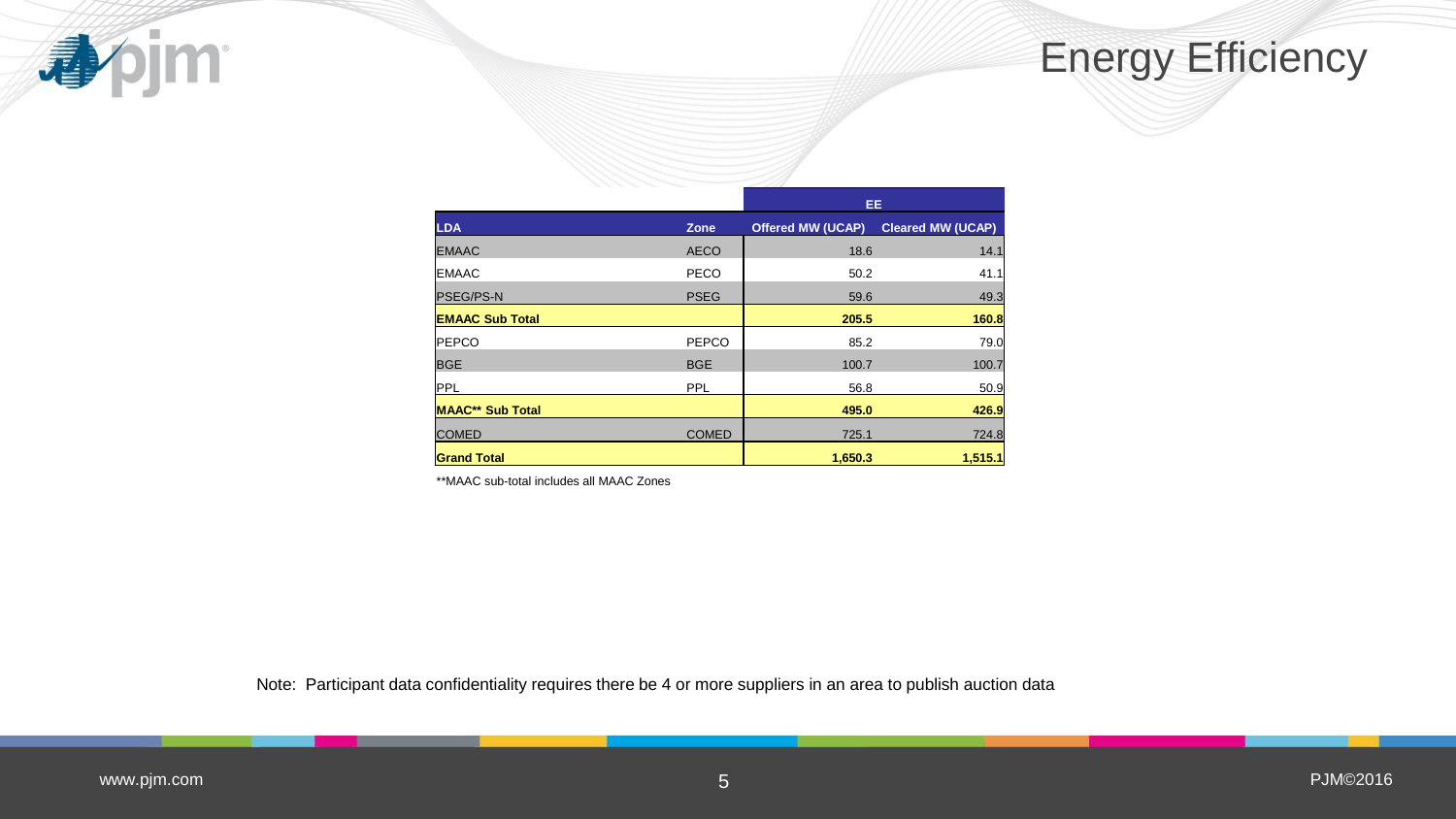

|                         |                | <b>Hydro</b> |                                     |  |
|-------------------------|----------------|--------------|-------------------------------------|--|
| <b>LDA</b>              | Zone           |              | Offered MW (UCAP) Cleared MW (UCAP) |  |
| <b>EMAAC Sub Total</b>  |                | 2,039.2      | 2,039.0                             |  |
| <b>MAAC</b>             | <b>PENELEC</b> | 570.5        | 570.3                               |  |
| <b>MAAC** Sub Total</b> |                | 3,335.4      | 3,335.0                             |  |
| <b>RTO</b>              | <b>AEP</b>     | 100.2        | 100.2                               |  |
| <b>I</b> RTO            | <b>APS</b>     | 130.0        | 129.8                               |  |
| <b>Grand Total</b>      |                | 7,151.9      | 7,084.1                             |  |